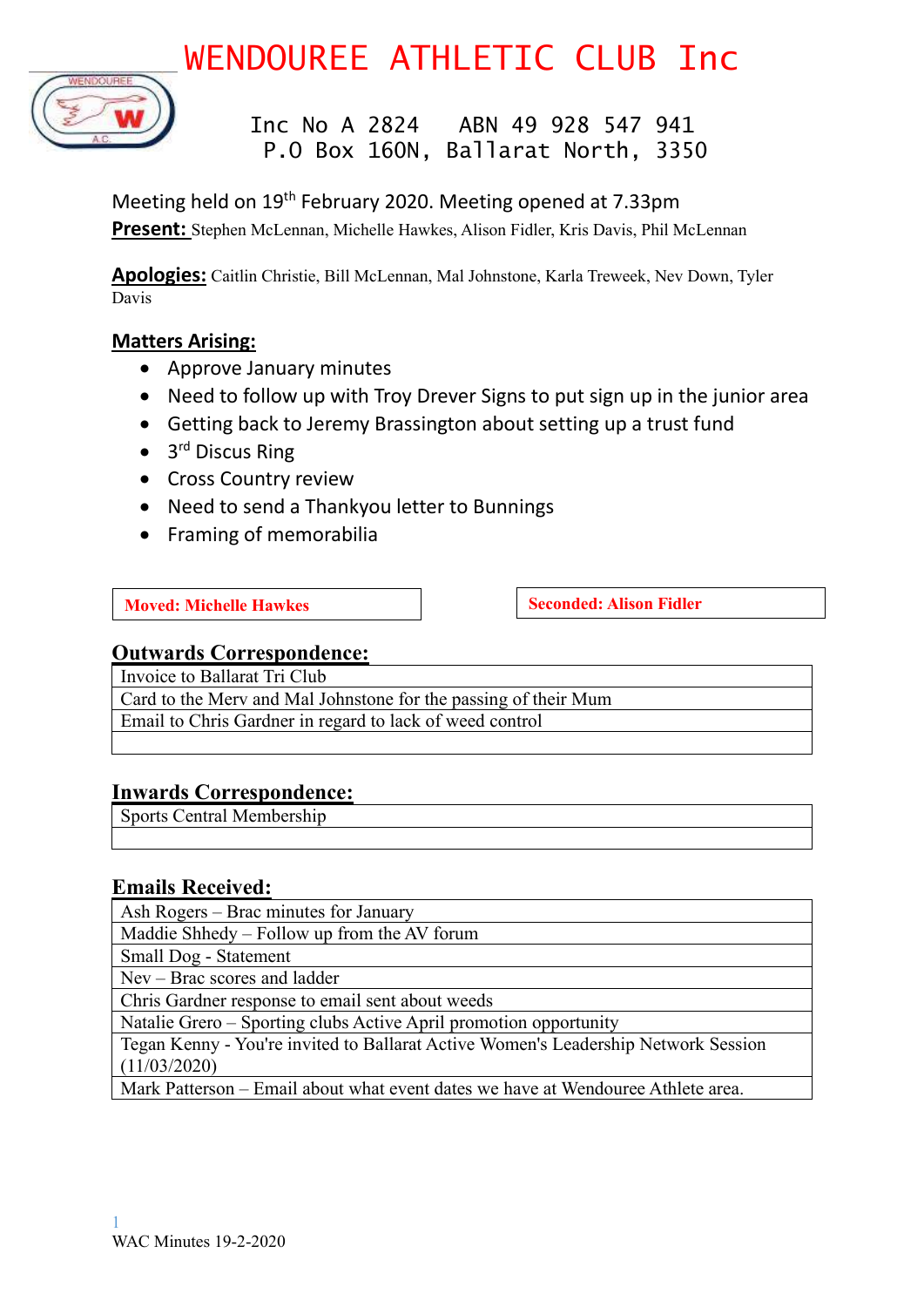### **Accounts for Payment:**

| <b>Name</b>           | <b>Item</b>          | <b>Amount</b> |  |
|-----------------------|----------------------|---------------|--|
| Aths Vic              | Affliation           | \$240.00      |  |
| Trophy & Lemonade     | Trophies for Track & | \$485.10      |  |
| Shoppe                | Field                |               |  |
| Vic Roads             | Trailer Rego         | \$60.50       |  |
| <b>Aust Post</b>      | PO Box Hire          | \$134.00      |  |
| <b>Sports Central</b> | Memmbership          | \$44.00       |  |
|                       | <b>Total:</b>        | \$963.60      |  |

**Moved:** Kris Davis **Seconded:** Alison Fidler

### **Treasurers Report:**

Available on Request

**Moved:** Alison Fidler **Seconded:** Kris Davis

### **Reports:**

### **Financial Report** - (Alison Fidler)

Bank account is looking healthy and we have the Term deposit was due  $17<sup>th</sup>$  July. We will look at transferring some money in and closing the Junior account.

Still need to catch up with a few athletes for run money from last cross-country season.

### **Social Report -** (Phil McLennan)

We held our Track and Field end of season presentations at CE Brown reserve in the members bar, it was a good night. Thanks to all the cooks and organisers.

### **Fundraising Report -** (Steve McLennan)

Tri Club marshalling – next event is 22nd March at Lake Esmond starting at 10.30am, we need 5 marshals.

### **Woady Yaloak Report -** (Peter Luke)

Nil

### **BRAC Report -** (Steve McLennan)

Next BRAC is on Monday 2<sup>nd</sup> March and minutes will be attached.

We did have an AV forum on the  $17<sup>th</sup>$  February that was attended by a few club committee members. It involved talking about the scoring system (AWD and over 60 athletes), AVSL Programming, the Council and getting help with upgrading facilities (disabled toilets, car park lighting etc), Club Helpers and getting more involved, One Athletics and the structure of athletics in Australia. There some questions to be answered from AV.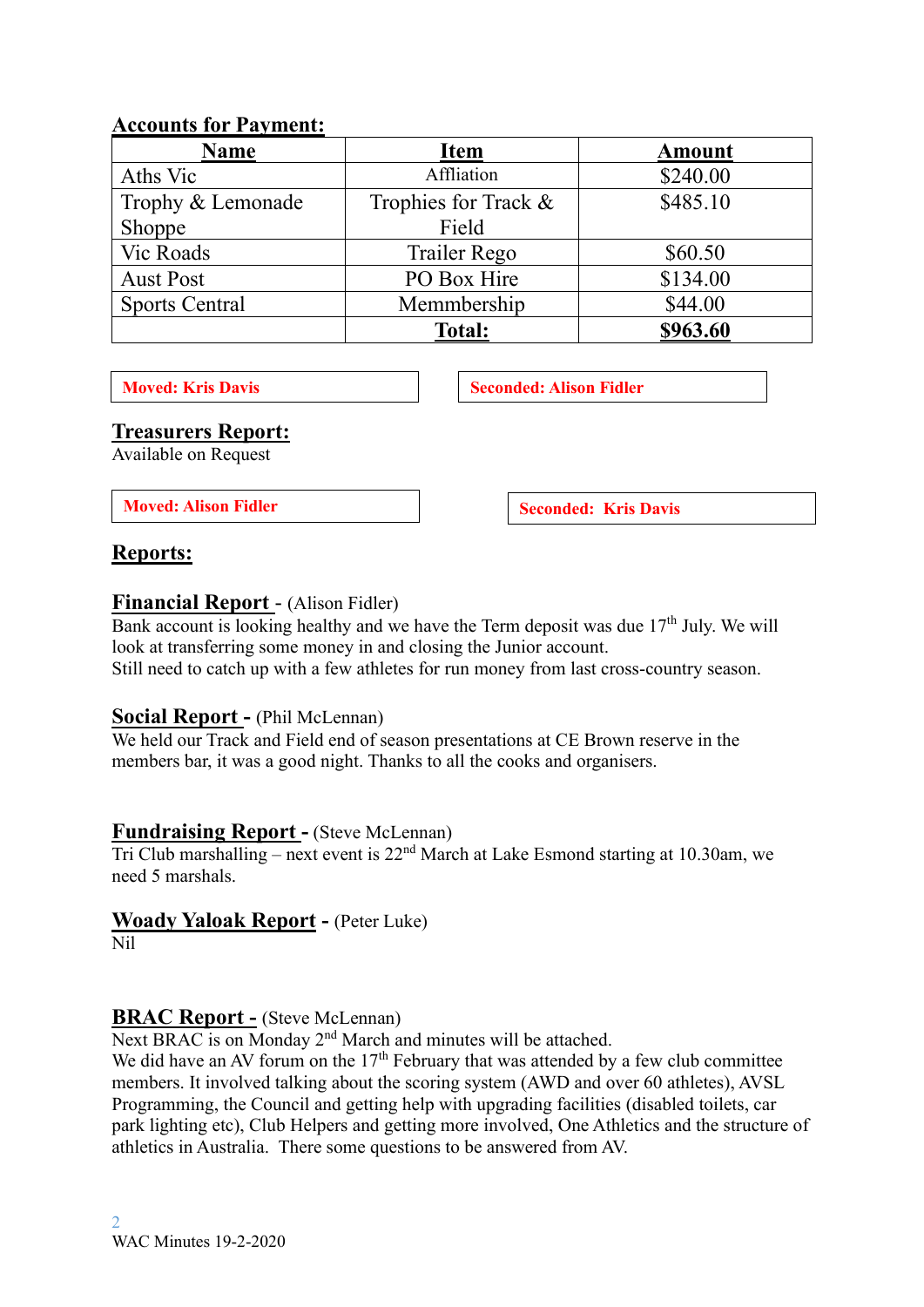### **AV Report-** (Steve McLennan)

Nil

### **Cross Country Report –** (Steve McLennan)

We still need to do a cross country wrap from last season. We do have a draft copy of the 2020 AV calendar and we now have a draft copy of the local season.

There needs to be some consideration to a few races and the safety concerns. The King and Queen of the mountain and the Vic Park 5km are the most dangerous. Steve is talking to council about Vic Park at the moment, but lots of thought needs to go Mt. Buninyong. For the Gong run we need to contact the Water Board for access to the toilets etc. The Kingsley Curtis is another run with safety concerns. Should we contact the Council and all relevant parties and give them our syllabus to cover us for the season?

### **Track Report –**

Well done to all the winners Results Attached

### **Junior Report** – T & F **–** (Michelle Hawkes)

Juniors started back Friday 6<sup>th</sup> February with good numbers, but last Friday was very wet and we couldn't go ahead. Looks like our presentations will be Sunday 22<sup>nd</sup> March at 2.3

**Moved: Kris** Davis **Seconded:** Alison Fidler

### **General Business:**

| Steve McLennan  | Steve will follow up about discus ring but doubts it will get done          |
|-----------------|-----------------------------------------------------------------------------|
|                 | before the end of season.                                                   |
|                 | The Wendouree Annual general meeting will be held on 19 <sup>th</sup> April |
|                 | 2020. Summer lap of the lake is scheduled for the 18 <sup>th</sup> March.   |
| Michelle Hawkes | We got a new BBQ from Bunnings. Bunnings were awesome and                   |
|                 | gave us a donation of a \$100 voucher and we also got a lot of              |
|                 | discount. Thank you to Bunnings it is a great BBQ                           |
| Alison Fidler   | N <sub>i</sub> l                                                            |
|                 |                                                                             |
| Kris Davis      | How do we get more people involved with committee? It is getting            |
|                 | less and less for the committee and helpers. How do we get more             |
|                 | people involved, without having to pester people all the time?              |
|                 | How do we get more members? How do we compete against Park                  |
|                 | Run?                                                                        |
| Phil McLennan   | Ash Watson was named the Australian Endurance Athlete of the                |
|                 | year. What a great honour.                                                  |

Meeting Closed at 9.40pm Next meeting proposed for the  $25<sup>th</sup>$  March 2020 @7.30pm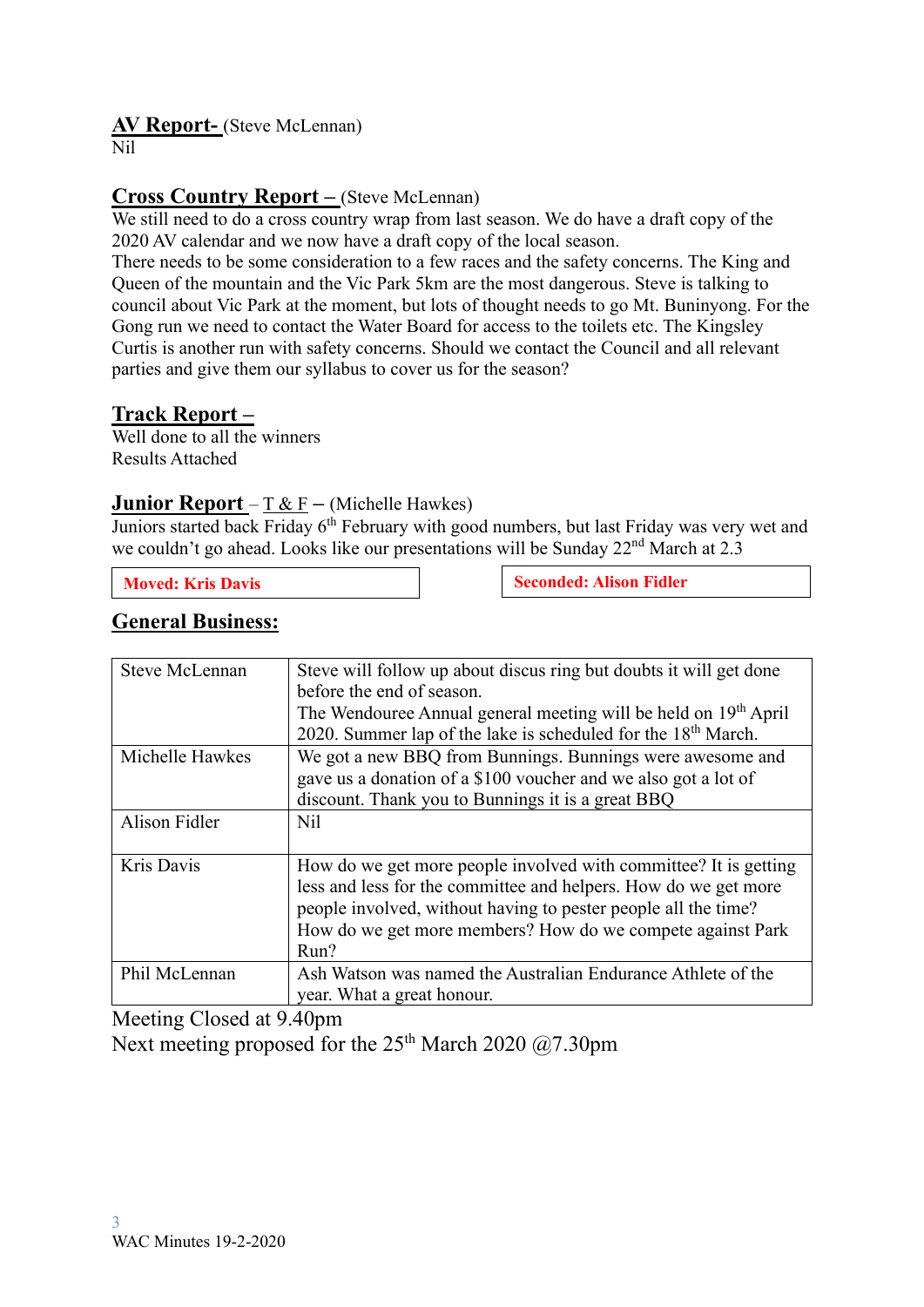#### **BALLARAT REGIONAL ATHLETIC CENTRE Board Meeting Minutes Monday 2nd March 2020 @ 7.30pm**

#### **Meeting Commence**: 7:34pm

**Present**: Steve McLennan (Chair), Ashley Rogers (note taker), Michelle Hawkes, Rod Griffin, Simon Mornane, Marita Rieniets, Helen Rieniets, Peter Roberts, Conrad Oberholzer

**Apologies**: Julie Bicknell, Mark Goss

#### **Minutes of Previous Meeting:**

Minutes of previous meeting 03/02/2019: Circulated on the 14/02/2020 & 01/03/20202

Matters arising from minutes or correspondence:

- Astro turf outside the photo finish pavilion.
- Llanberris risk management document being developed by Ash
- Were quotes obtained for new jump pit covers
- Was the meeting between BRAC and BLAC organised

Motion: That the minutes are a true and accurate record of the last meeting: Moved: Rod Seconded: Marita Vote: **Carried**

#### **Correspondence:**

In:

- Email from Sport Central (attached) regarding the Victoria governments attempt to get people moving
- Email from Ballarat Little Athletics following up from BRAC's last meeting (attached)
- Email from Kyllie Garrett regarding potential availability as a coffee van for the centre
- Email from Matilda Skok courtesy of Rod Griffin regarding running a Level 1 recreational course at Llanberris on August 1st.
- Email from Caitlin Honey with responses to BRAC's questions during the region forum (attached)
- Invoice from Intersport
- PO Box renewal
- Sports Central annual account
- Canteen registration renewal
- Letter from Telstra regarding the online account.

Out:

• Email pleasantries out to the above.

#### **Reports**

#### **Treasure's Report:**

#### Available on request.

Helen opened discussions about the 2 fundraising events that BRAC has had over the summer, how the funds will be allocated, and total dollar amounts to be distributed.

- Mental health awareness for Head Space \$350 raised and increased to \$400
	- o Nev declared he was happy to drop in a check to Head Space when he is there next.
- Bush Fire Appeal \$225 raised and BRAC will match total donations. Total of \$550
	- A small discussion occurred on which one of the many bush fire appeal funds the money should go. It was noted that the Bendigo Bank are undertaking their own fundraising effort and due to them being the BRAC bank it made sense for the donation to go towards their effort.
		- Helen to process the money the next time she is at the Bendigo Bank

#### **Council Report**

The relay change over marks have finally been changed to the new IAAF rule set on the 13<sup>th</sup> February. Just in time for the Little Athletics Wester Region competition this coming weekend.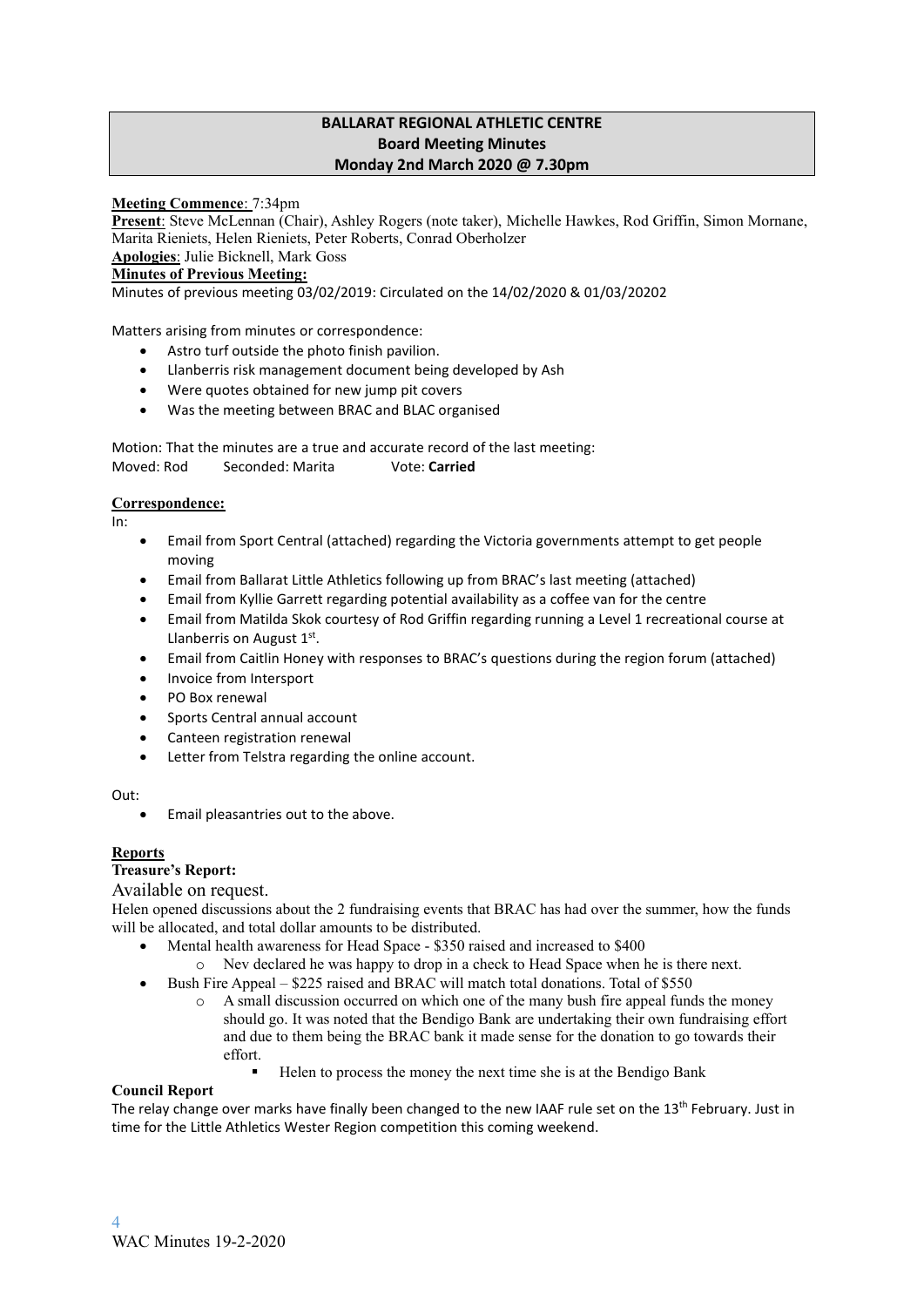We are having issues with the automatic flusher in the men's toilet of the Stuart Hunter pavilion. Early signs indicate that a whole new unit might be required to fix this concern. It will be quite a costly fix so dealing with council on this may be long winded.

Helen also added that the light in the women's toilet continues to make a dreadful humming noise. At times it's extremely uncomfortable just too been in the toilet block.

• Steve noted that this is something we need to address with council when they come in for the facility audit.

#### **Track Report**

Track & field has come to an end for another season!

Nev acknowledged the great success the BRAC presentations were and thanked those on the committee who attended. Steve congratulated all the winners and successful clubs. He also thanked Nev for his efforts over the season and running the awards ceremony.

Nev has emailed out the most up to date list of BRAC venue records. He has had many question and queries recently regarding the records. At this stage he will be updating the wall of records very soon.

Nev noted that during one of his AV meetings a discussion arose about how vanilla the AVSL season is in Melbourne. He informed that committee that Ballarat restructures the program and starting times to avoid this sort of thing. They were all very receptive of the ideas so potential for implementation in the future.

Peter queried whether an overall combined gender trophy for the season was to be awarded to the successful club as per a previous BRAC meeting

- Nev suggested that he was under the impression that the proposal he put up was rejected.
	- o Ash counted this statement and said he thought the idea of presenting the Loughlin Shield as the combined trophy was rejected. A new trophy and naming rights was to be implemented instead.
		- Ash will look through the previous minutes for what the movement was regarding this decision.

Nev indicated that we need to set a date for the track & field season debrief.

The confirmed time and date was the  $30<sup>th</sup>$  of March at 7pm. This will be 30mins prior to next scheduled BRAC meeting

Rod aired his disappointment at the poor treatment of officials from athletes this AVSL season. He noted that a distinct lack of respect or appreciation for the officials was exceedingly apparent. It was this sort of behavior that is possibly putting off people becoming officials and the potential for loss of current officials. As leaders of the club it is his opinion that we need to be doing a far better job at educating our athletes.

#### **Cross Country**

The BRAC syllabus has been finally been created with several drafts being developed and all clubs agreeing on the dates. All clubs now have a copy that can be distributed to members.

• Rod requested can he have a copy of each club's syllabus so he create a master copy of all the events happening in Ballarat for the cross country season.

Rod noted that he is setting up a laptop for the BRAC Cross Country season to create more ease for the clubs hosting and scoring events. It will have all the Ballarat athletes life numbers in a data base which will make rotating the timing and scoring infinitely easier between the host clubs.

The AV dates and locations have now been released to the public. A few notable changes in locations and distances were noted. It was also recognized how lucky Ballarat is with the locations of many of these races and the confirmation that we will be holding the AV15k for another year.

- The dates are as follows:
	- 1. Jells Park Relays 18th April
	- 2. Eastern Gardens 9<sup>th</sup> May
	- 3. Cruden Farm  $-23<sup>rd</sup>$  May
	- 4. Lakeside Road Race  $-14$ <sup>th</sup> June
	- 5. Ekinden Relays (St Anne's)  $27<sup>th</sup>$  June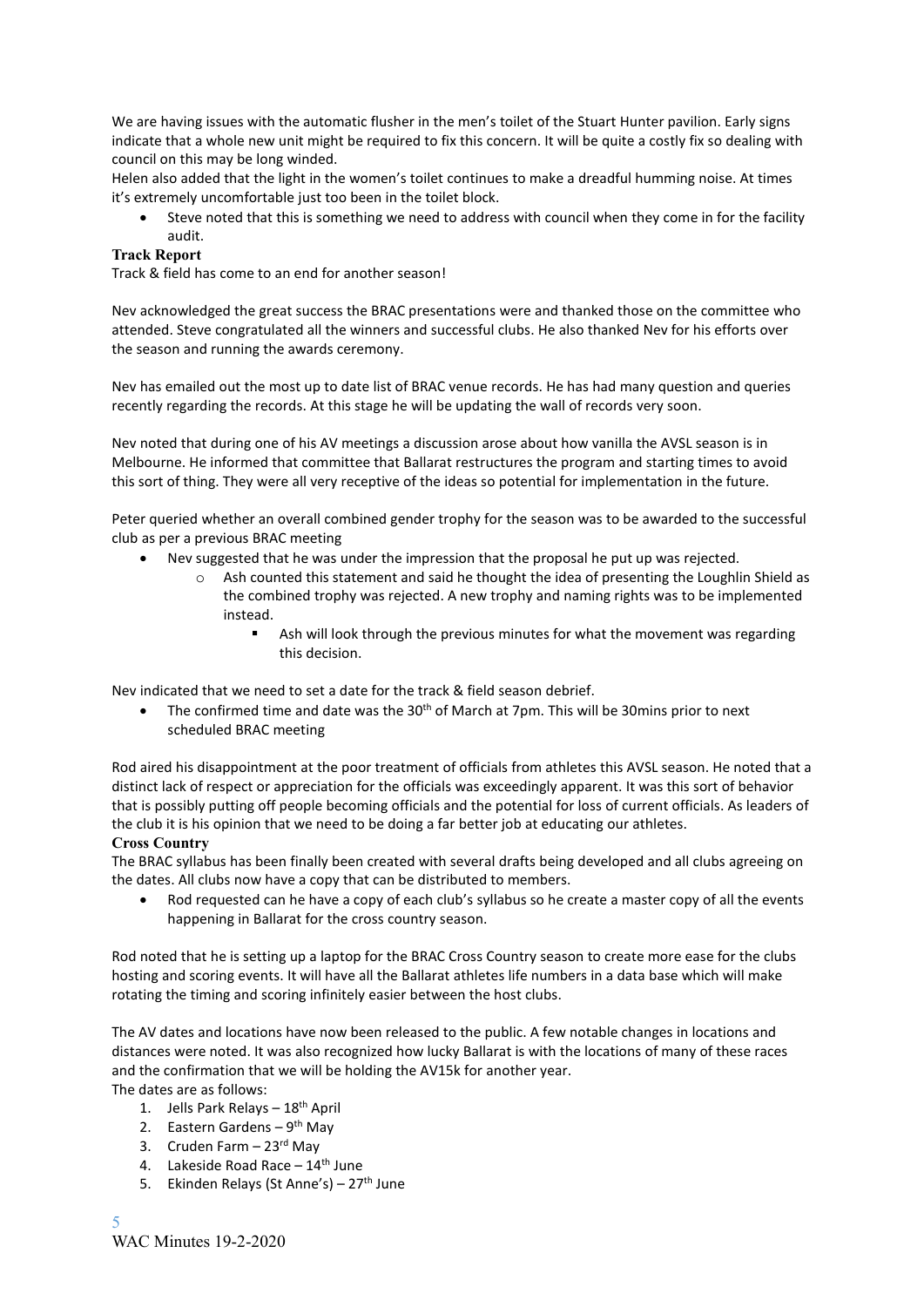- 6. Sandown Relays  $-11^{\text{th}}$  July
- 7. Bundoora  $-25^{th}$  July
- 8. Ballarat 15k 8<sup>th</sup> August
- 9. Burnley Half Marathon 6<sup>th</sup> September
- 10. Tan Relays  $-19<sup>th</sup>$  September

#### **Canteen**

The LA's Western Region Championships weekend was nowhere near as busy for the canteen as last year. We have had 7 school meets so far and have one every school day from now until the end of 1st term. Some days have been busier than others and it is disappointing when you have some schools who refuse to support us. We have just introduced a card system with a minimum purchase of \$5.00.

#### **Officials**

Steve thanked all the officials for the hard work and dedication they have put in over the 2019/20 AVSL summer season.

Officials received gifts from BRAC organised by Steve as moved in the last month's meeting. The officials were delighted to receive the gift as recognition for their efforts, no more so than Kevin Ruddick.

#### **Facilities Report**

The hammer cage has had 2 separate rope issues recently. They have since been repaired with the aid of hiring a cherry picker. Once again, no support from the city council to get this issue repaired.

Ash noted that the plinth around the track is in a very bad way currently. With lots of school bookings in the upcoming 5 weeks the issue won't be getting any better. Once the school season is over BRAC will have to organise a working bee to relocate all the lengths and clips.

• Steve indicated that with the new resurfacing of Lakeside Stadium they have also installed a new plinth. He is working on acquiring clips from the old plinth to replace the terribly damaged ones at Llanberris. Currently a work in progress.

Motion: That the reports be received:

#### Moved: Nev Seconded: Conrad Vote: **Carried**

### **General Business**

#### Little Athletics

Steve read out the letter sent in from Ballarat Little Athletics (BLA) and the key points of the letter were discussed.

- BLA confirmed they had 2 full sets of keys and that the Western Country Region has a full set of keys as well. Nobody on the committee ever remembers giving permission for the Western Country Region to have access to Llanberris, let alone a full set of keys.
	- o Ash to follow up with the Western Country Region committee
- BRAC was happy with BLA's idea to enter through the turnstile gate rather than opening up the gates constantly. Helen will update all the financials identified in the letter as well.
- BRAC does apologies to BLA for the situation with the astro turf outside the photo finish pavilion. BRAC has been trying to get somebody in to fix the issue but aren't getting a lot of luck due to the small section that needs to be replaced.
	- $\circ$  If we wanted all the venues astro turf replaced somebody would there tomorrow to complete the job. Steve will contact AV for potential leads and if BLA have a contact we would certainly appreciate it.

#### Kombi For a Cause.

Kylie Garrett at Kombi for a Cause sent through an email detailing her interest in providing coffee van services to the region.

- Helen noted that the usual coffee van company has been sold and the canteen is on the search for a replacement.
- Kylie has completed a couple of school athletics carnivals last week and Helen noted everything went smoothly and has supplied Kylie with dates of the larger schools going forward.
- It was suggested that we should be looking to book her for the AV15k event. Helen was happy to ask her next time she was at Llanberris.

A unanimous vote confirmed that Kylie Garrett was to be the new coffee van supplier for Llanberris Reserve.

#### Kylie Jones

Kylie Jones from CVGT sent through an email regarding a potential donation of a wind sock to Llanberris Reserve to promote CVGT and causes behind the company.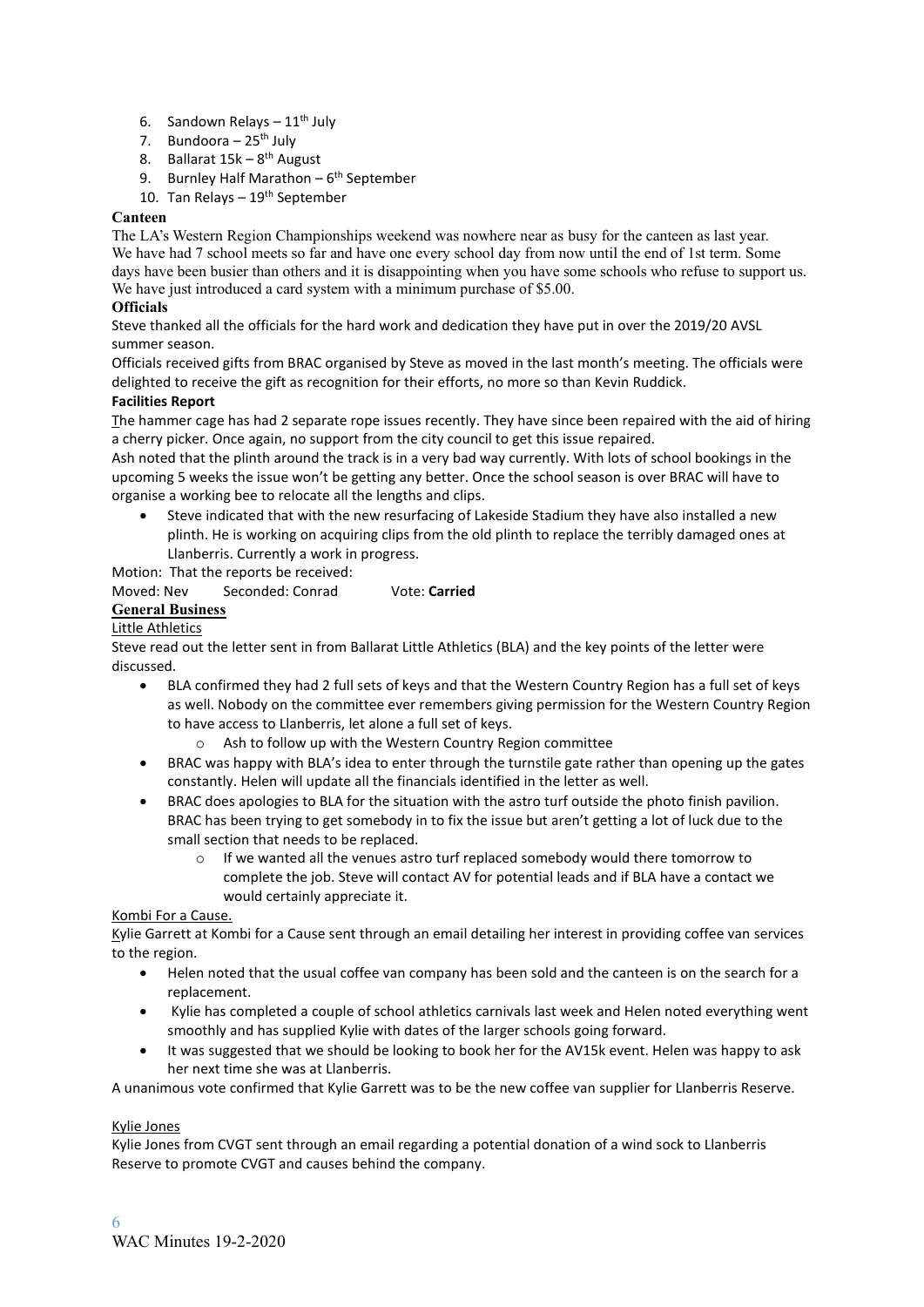- Unfortunately it has been poor timing with the track & field season just finishing up and from here on in the centre will have little use from athletes in the way of training.
	- It was decided a meeting closer to the start of 2020/21 track & field season made more sense. o Ash to follow up with Kylie Jones with the decision.

#### Ash

Ash just wanted to confirm who should be checking off on his pay slips now that Bicknells Accounting is no longer an entity and RSM is now the controlling accountant service.

• Helen noted that Julie Bicknell was still happy to do it for now. Julie's health could also be factor in this scenario.

This discussion evolved into what services we are actually receiving for our yearly subscription.

• Helen to ask Jarred Turnbull at RSM about both situations and bring back to the next meeting.

Ash has had a discussion with Hayden Hill of BLA requesting use of the photo finish pavilion for future Little Athletics events. They plan to run the timing gate computers from inside the building rather than having to set up a tent each time.

- Nobody had issue with this as long as they close it up properly each week and don't alter any of the current BRAC set up. The photo finish camera suddenly changed IP address causing all sorts of issues during round 12 of the AVSL season.
	- Moved: Ash Seconded: Conrad Vote: Carried

#### Rod

Rod is seeking permission for Hein Reimert to gain access to the turnstile gate computer to develop a program or app that can be used by the general public to check how many passes they currently have available on Llanberis gate cards. His plan is to run it directly through the BRAC website so it can be found in an easy to access location.

- Hein has access to the website already and will require access to the gate system software.
	- o Ash to pass on this information.

#### Steve

Steve noted that he had a great weekend at the Victorian State Championships on the weekend. Steve got into a discussion with Glenn Turner about updating the photo finish system and Glenn indicated he wanted to get AV to Ballarat to sort it all out.

- Currently it is continually getting damaged and is a nightmare with cabling resulting in several issues during the AVSL season. Additionally it also experiences networking issues often.
- Glenn wanted to know how many laptops he left behind the last time he was in Ballarat.
- o Michelle was able to confirm that the centre received 2 new laptops and 1 refurbished unit. Helen

Helen once again put out the message that she is desperately in need of more canteen helpers during school athletics carnivals. She also indicated that come the BRAC AGM the centre may be looking for a new canteen manager going forward.

Helen wanted to let everybody know that Brian Howlett has now been moved to Pine View residential care and would love visitors if anybody has some spare time.

Peter

Peter informed the committee that Harriers Life member Joan Hall (wife of Ken Hall) passed away recently. It is his understanding that a funeral will be held sometime this week.

Simon

Simon supplied the attached leaflet on money in sport for those who are interested in some light reading. **Marita** 

Nil

- Conrad Nil Michelle Nil Nev
- 7

Nil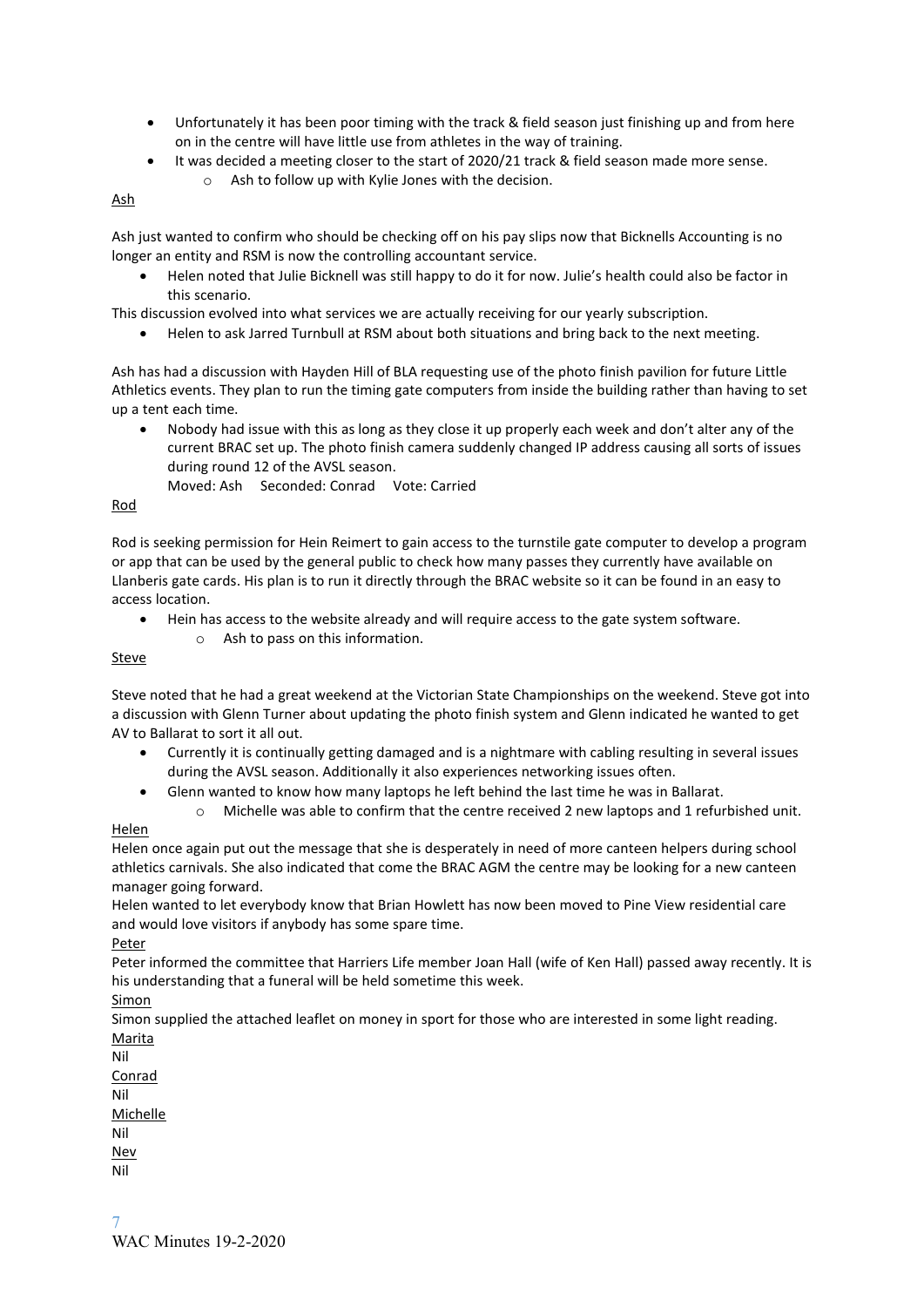Next Meeting: 30<sup>th</sup> of March 2020 Agenda Items Due: 29<sup>th</sup> of March 2020 **Meeting Closed:** 9:02pm

# **AWARD WINNERS**

## **Special Awards**

- Best First Year, Julie Pendred/Zac Grainger
- Most Improved Amlete, Idleisha Wise/Archie Caldow
- Spirit of Wenddures Axel Caldow
- Bill Cleary Best Clubperson: Christine Christie

### **Champion Athlete**

- Under 14: Ivy Van Berkel/Archie Caldow
- Under 16 Taleisha Wise/Dayne Schnyder
- Under 18. Nyajima Jock/Lachlan Hawkes
- Multiclass: Louise Pendred/James Pendred
- 40+ Julie Pendred/Phil McLennan
- Open: Caitlin Christie/Josh Hawkes





#### 2019 / 20 BRAC Championship winners

Best performing BRAC registered athlete in AVSL competition.<br>(Note: Only those using OPEN specifications).

| 100m                             |                          |                      |
|----------------------------------|--------------------------|----------------------|
| Cooper Sherman<br>Holly Dobbyn   | BH.<br><b>FUR</b>        | 11.21<br>12.35       |
| 200m                             |                          |                      |
| Hugh Hoffmann<br>Holly Dobbyn    | BH.<br><b>EUR</b>        | 22.3<br>25.64        |
| 400m                             |                          |                      |
| James Oro<br>Holly Dobbyn        | BH.<br><b>EUR</b>        | 51.78<br>59.96       |
| 800m                             |                          |                      |
| Luke Padgham<br>Amy Canavan      | EUR<br><b>EUR</b>        | 1:57.63<br>2:17.68   |
| 1500m                            |                          |                      |
| Nicholas Fidler<br>Georgina Mees | <b>WEN</b><br><b>YCW</b> | 4:07.00<br>4:54.90   |
| 3000m                            |                          |                      |
| Julian Spence<br>Karla Treweek   | BH.<br><b>WEN</b>        | 8:27.49<br>10:29.41  |
| 5000m                            |                          |                      |
| Will Ford<br>Karla Treweek       | <b>YCW</b><br><b>WEN</b> | 15:56.70<br>18:34.50 |
| 3000m Walk                       |                          |                      |
| Fraser Saunder<br>Kelly Ruddick  | <b>YCW</b><br>BH         | 14:11.07<br>13:11.63 |
| 5000m Walk                       |                          |                      |
|                                  |                          |                      |
| Alanna Peart                     | <b>YCW</b>               | 24:17.47             |
| 100m Hurdles                     |                          |                      |
| Gabrielle Lang                   | <b>WEN</b>               | 22.6                 |

WAC Minutes 19-2-2020

| 110m Hurdles          |            |          |
|-----------------------|------------|----------|
|                       |            |          |
| 400m Hurdles          |            |          |
| Sophie Ootes          | EUR        | 1:29.50  |
|                       |            |          |
| 3000m Steeple         |            |          |
| Patrick O'Leary (Jnr) | YCW        | 11.53.00 |
| Karla Treweek         | <b>WEN</b> | 12:04.01 |
| Long Jump             |            |          |
| Sam Carr              | EUR        | 6.20m    |
| Nyakoat Wuol          | BH         | 5.05m    |
| Triple Jump           |            |          |
| Ryan Hovey            | <b>BH</b>  | 11.89m   |
| Madison Wright        | <b>WEN</b> | 11.22m   |
| High Jump             |            |          |
| Madison Wright        | WEN        | 1.60m    |
| <b>Yual Reath</b>     | <b>YCW</b> | 2.15m    |
| Pole Vault            |            |          |
| Conrad Oberholzer     | BH         | 3.10m    |
| Shot Put              |            |          |
| Andrew Green          | BH         | 10.51m   |
| Emma Werner           | EUR        | 10.84m   |
| Discus                |            |          |
| Andrew Green          | BH         | 31.12m   |
| Alyssa Benbow         | EUR        | 38.90m   |
| Javelin               |            |          |
| Conrad Oberholzer     | BH         | 37.68m   |
| Samantha Ross         | BH         | 29.69m   |
| Hammer                |            |          |
| Andrew Green          | BH.        | 34.59m   |
| Emma Werner           | EUR        | 45.86m   |

#### Athlete who scored the HIGHEST in one event

- Kelly Ruddick 582 points in 3000m Walk (13:11.63)
- . Yual Reath 535 points in High jump (2.15m)

#### Athlete who scored the MOST points in total over the season

| Name                 | Club       | Points | No. events |
|----------------------|------------|--------|------------|
| U <sub>14</sub>      |            |        |            |
| Charlotte Streat     | <b>EUR</b> | 7576   | 22         |
| Tristan Nijhof       | EUR.       | 11672  | 32         |
| U <sub>16</sub>      |            |        |            |
| Georgina Mees        | <b>YCW</b> | 10033  | 30         |
| <b>Isaac Rossato</b> | EUR.       | 9700   | 25         |
| U <sub>18</sub>      |            |        |            |
| Caytlyn Sharp        | EUR:       | 9267   | 24         |
| Lachlan Hawkes       | <b>WEN</b> | 8531   | 24         |
| U20                  |            |        |            |
| Eliza Lepair         | <b>YCW</b> | 7227   | 32         |
| Joshua Hawkes        | <b>WEN</b> | 7684   | 27         |
| $40+$                |            |        |            |
| Conrad Oberholzer    | BH         | 12667  | 38         |
| Julie Pendred        | WEN        | 9022   | 40         |
| OPEN                 |            |        |            |
| Emma Werner          | <b>EUR</b> | 10871  | 40         |
| Jordan Mayston       | EUR        | 13225  | 44         |